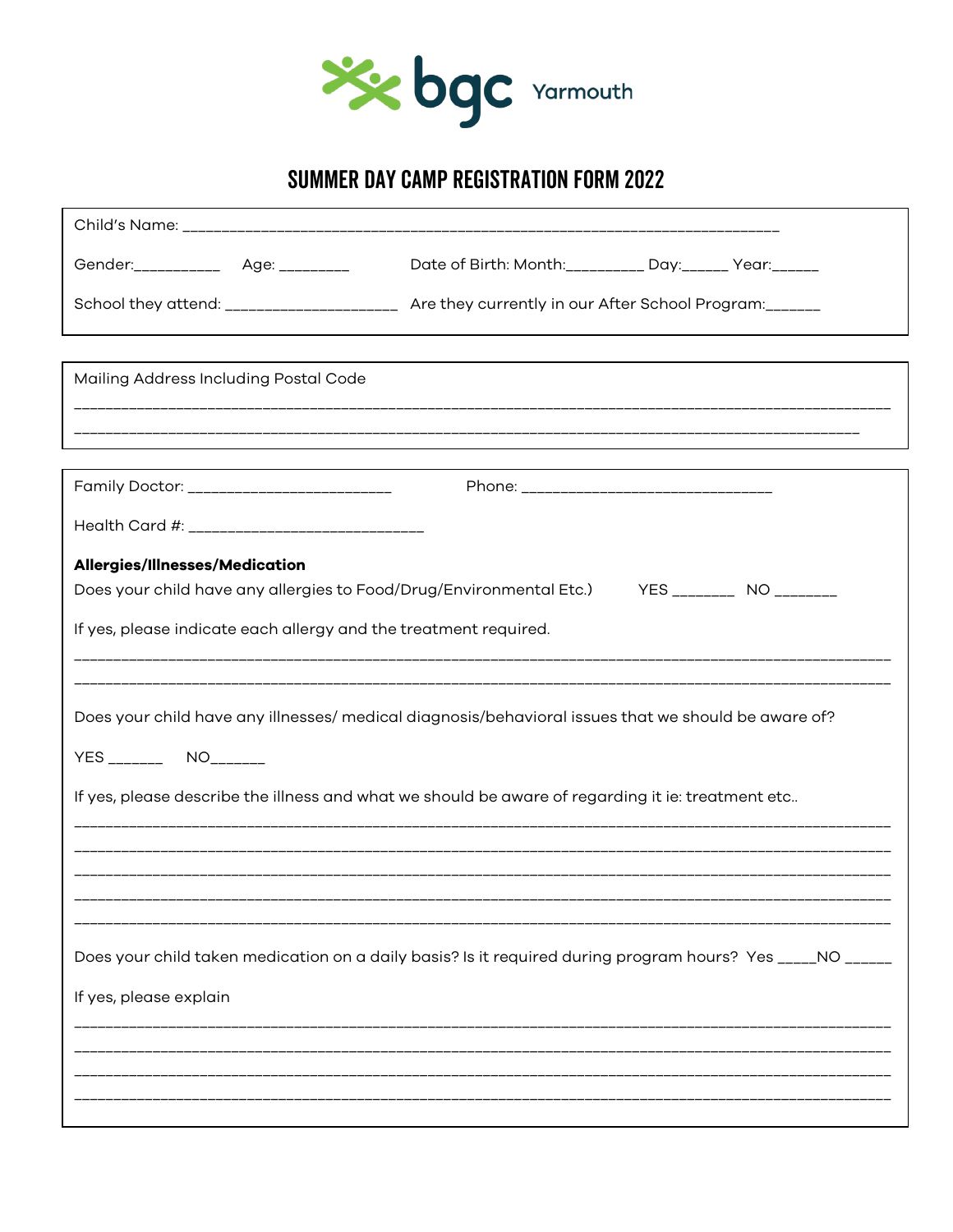

# **PARENT/GUARDIAN INFORMATION:**

|  | Home# _______________________ Work #______________________ Other#_____________________ |
|--|----------------------------------------------------------------------------------------|
|  |                                                                                        |
|  |                                                                                        |
|  |                                                                                        |
|  |                                                                                        |
|  |                                                                                        |
|  | Home# _______________________ Work #______________________ Other#____________________  |
|  |                                                                                        |
|  |                                                                                        |
|  |                                                                                        |

# **EMERGENCY CONTACT (OTHER THAN PARENTS):**

r

|  | ,我们也不会有什么?""我们的人,我们也不会有什么?""我们的人,我们也不会有什么?""我们的人,我们也不会有什么?""我们的人,我们也不会有什么?""我们的人 |  |
|--|----------------------------------------------------------------------------------|--|
|  |                                                                                  |  |
|  |                                                                                  |  |
|  |                                                                                  |  |
|  |                                                                                  |  |

٦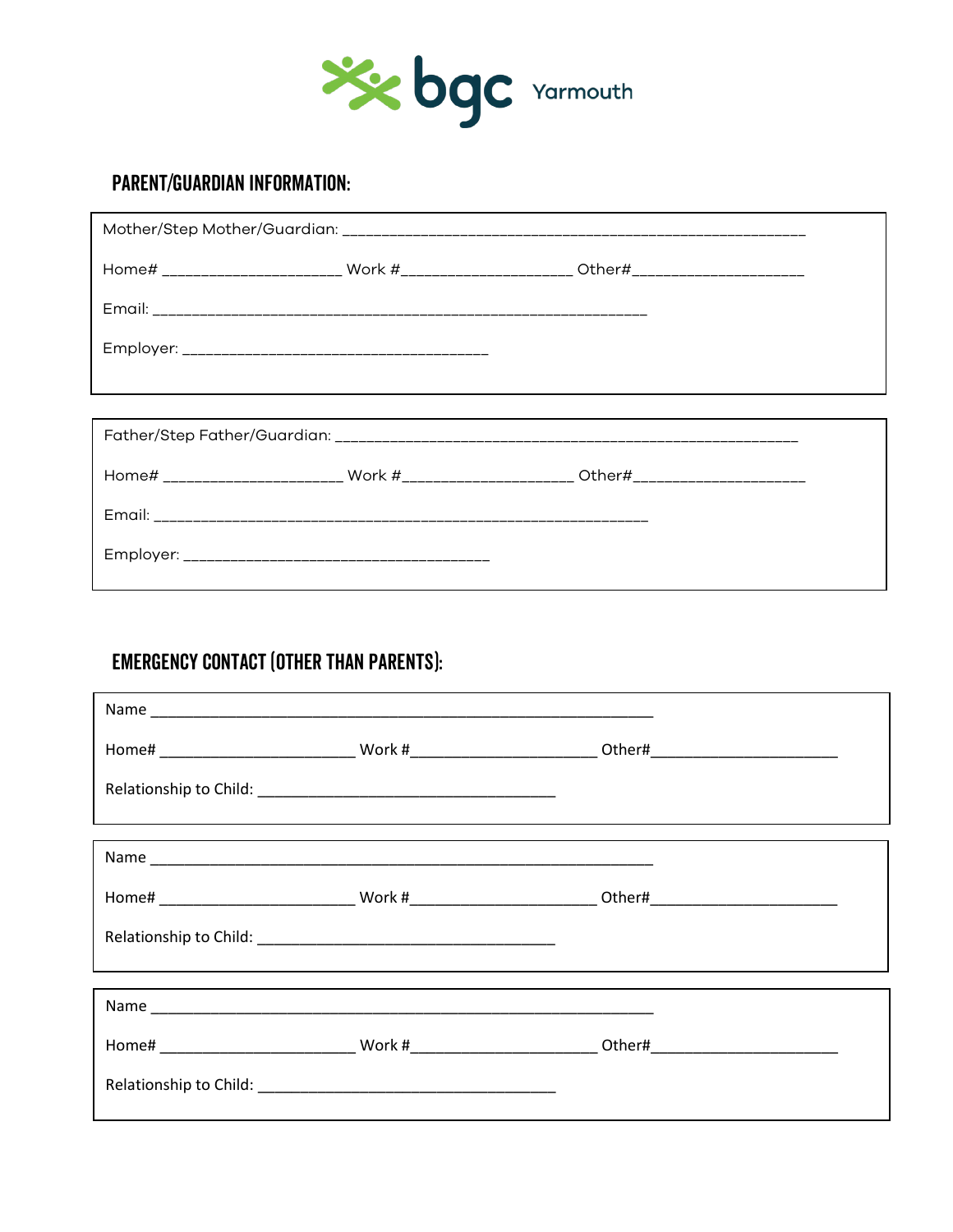

## Persons Authorized to pick up child other than Parents or Emergency Contact:

#### Permission to Photograph

I \_\_\_\_\_\_\_\_\_\_\_\_\_\_\_\_\_\_\_\_\_\_\_\_\_\_\_\_\_\_\_\_\_\_\_ give permission to BGC Yarmouth to photograph my child/ren, \_\_\_\_\_\_\_\_\_\_\_\_\_\_\_\_\_\_\_\_\_\_\_\_\_\_\_\_\_\_\_\_\_\_\_ for the following purposes:

| Type of Use                           | <b>Grant Permission</b> | Decline Permission |  |
|---------------------------------------|-------------------------|--------------------|--|
|                                       | (Initial and Date)      | (Initial and Date) |  |
| Display in Center such as centerscrap |                         |                    |  |
| books, bulletin boards etc            |                         |                    |  |
| Display in Center Pamphlets,          |                         |                    |  |
| Brochures, Flyers, Poster Boards,     |                         |                    |  |
| Presentations, for training or        |                         |                    |  |
| advertising purposesetc               |                         |                    |  |
| Display on Center Website or          |                         |                    |  |
| Facebook Page                         |                         |                    |  |
| Display in Community                  |                         |                    |  |
| Newspaper for advertising             |                         |                    |  |
| purpose                               |                         |                    |  |

## Outings Permission Form

I \_\_\_\_\_\_\_\_\_\_\_\_\_\_\_\_\_\_\_\_\_\_\_\_\_\_\_\_\_\_\_\_\_\_\_ give permission to BGC Yarmouth to bring my child/ren \_\_\_\_\_\_\_\_\_\_\_\_\_\_\_\_\_\_\_\_\_\_\_\_\_\_\_\_\_\_\_\_\_\_\_\_ on outings within the community. I understand that no form of transportation will be used during these outings and that children will walk. If an emergency were to happen they have my permission to take my child/ren to the hospital.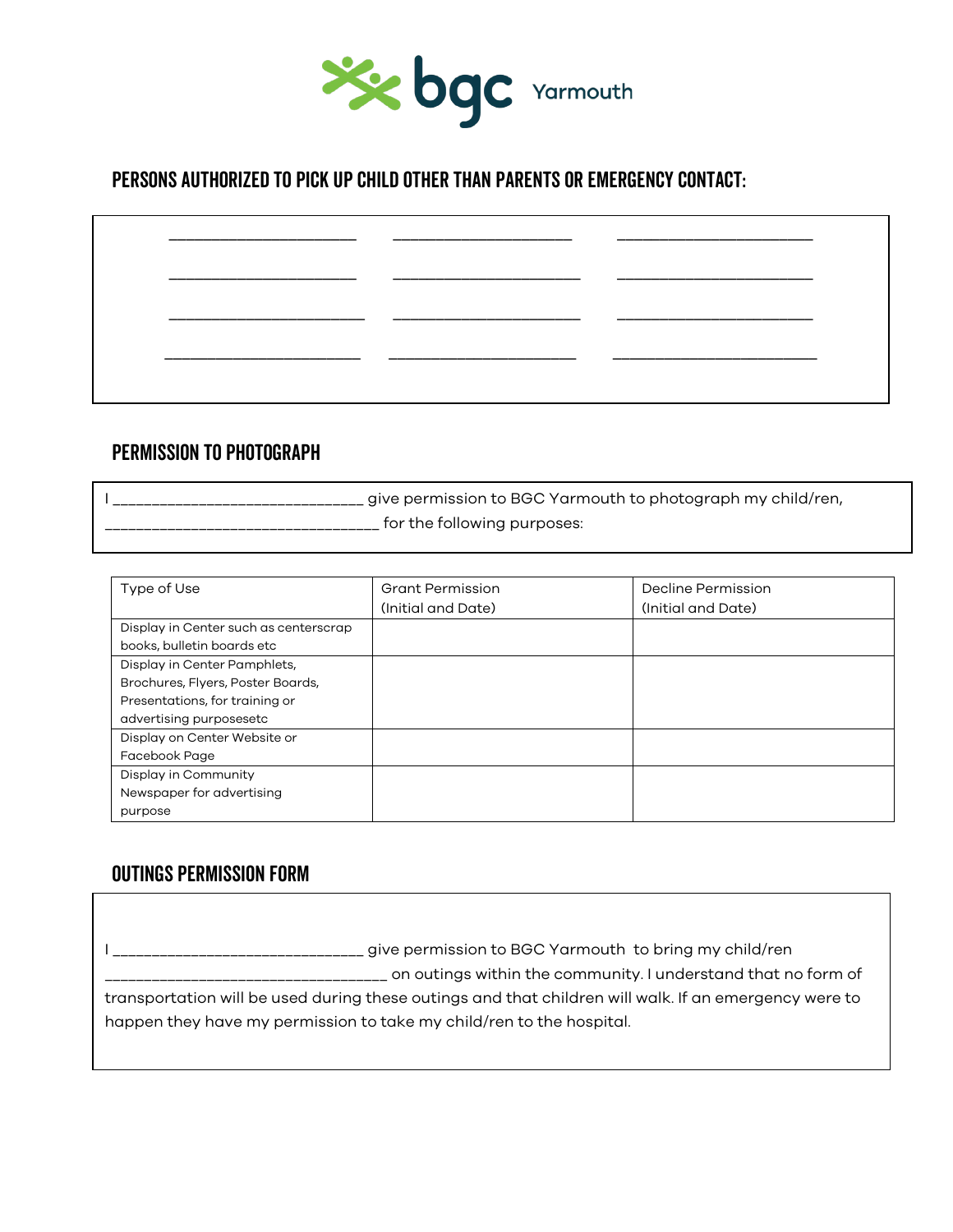

## Health and Safety

I \_\_\_\_\_\_\_\_\_\_\_\_\_\_\_\_\_\_\_\_\_\_\_\_\_\_\_\_\_\_\_\_ understand that BGC Yarmouth must adhere to all Public Health protocols and procedures in order to provide a safe and healthy environment for my child/ren. I as the parent/guardian must respect and adhere to these protocols and procedures and do my part to help stop and minimize the spread of COVID-19. I understand and agree that my child is unable to attend Summer Day Camp if they are unwell. If my child becomes unwell at camp, I will be phoned and must immediately make arrangements to pick up my child. I will speak to my child regarding hand washing procedures and the importance of good hand hygiene.

(parent/guardian) (date)

# emergency authorization consent

Permission is given to have my child taken to the hospital in the event of an accident or sudden illness. I consent to an ambulance being called to transport my child to a nearby emergency department. I further agree to pay all costs incurred for transportation.

\_\_\_\_\_\_\_\_\_\_\_\_\_\_\_\_\_\_\_\_\_\_\_\_\_\_\_\_\_\_\_\_ \_\_\_\_\_\_\_\_\_\_\_\_\_\_\_\_\_\_\_\_\_\_\_\_\_

\_\_\_\_\_\_\_\_\_\_\_\_\_\_\_\_\_\_\_\_\_\_\_\_\_\_\_\_\_\_\_\_\_\_\_\_\_\_\_\_ \_\_\_\_\_\_\_\_\_\_\_\_\_\_\_\_\_\_\_\_\_\_\_\_\_\_\_\_\_\_\_

Signature Date

## Terms of Agreement

- *I understand that the Summer Day Camp Program is a program that is ran by Summer Grant Students, not formally trained ECE's. The staff are mentored by senior staff but do not necessarily have experience or formal training in dealing with challenging behaviors. This is a new experience for some and they are here to learn and grow as young leaders. Please be mindful that we are here to provide a wonderful experience for not only your children but to also shape future youth's work experience.*
- I understand that once contacted by BGCY that my child/ren are enrolled that full payment for all days will be required including the \$37.00 registration fee. Sunscreen will be provided by BGCY.
- Two Snacks will be provided daily and a lunch Tuesday to Friday (no lunch Mondays), I understand that this service is provided to me through grants and community donations. If my child does not like what is being served for lunch, I must provide lunch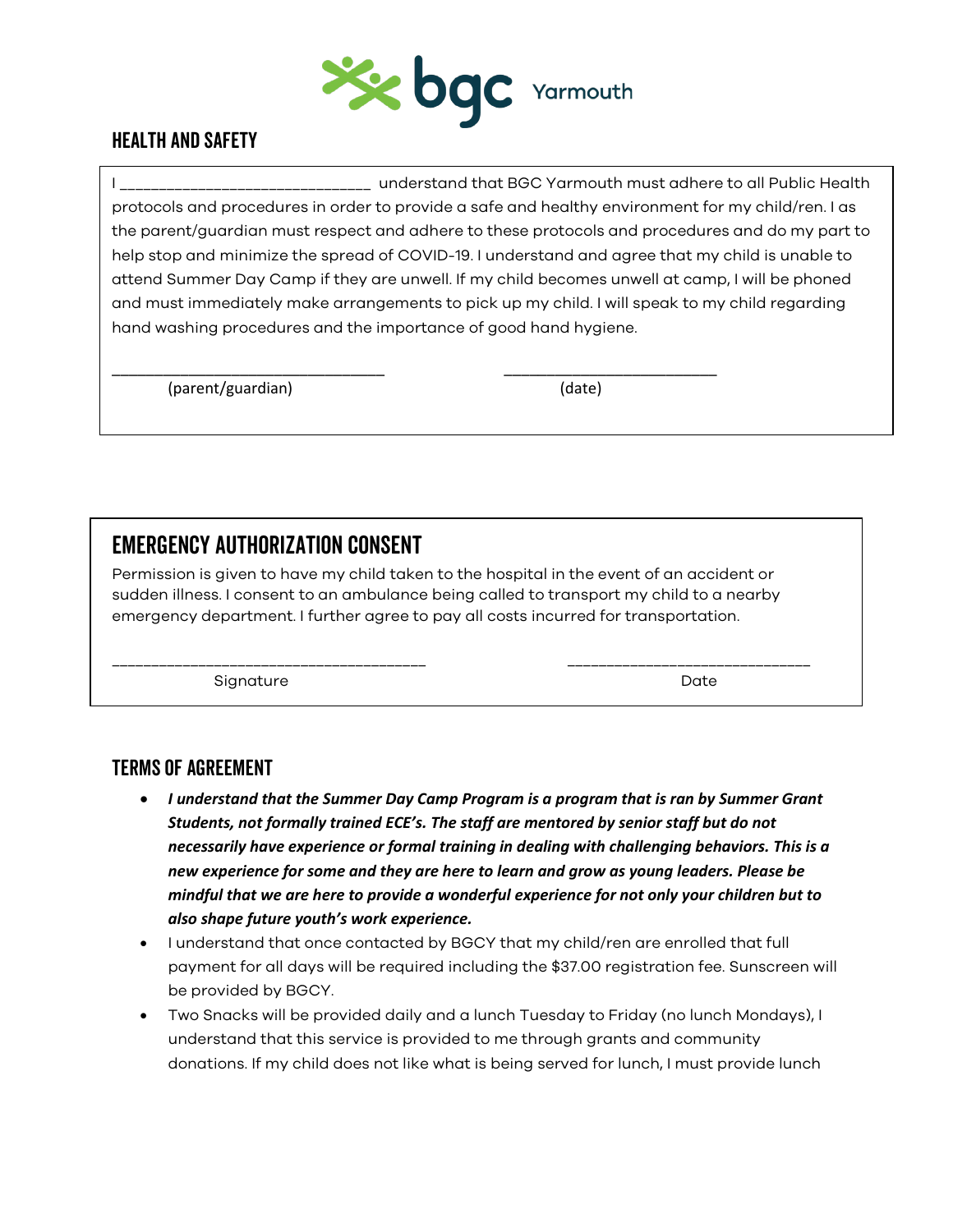

for my child, no alternative options provided. I also understand that the foods served will be a mixture of healthy and some not so healthy options.

- I understand that payment preference will be E-transfer or Debit/Credit, cash will not be accepted. E-transfer sent to [bgcydirector@hotmail.com](mailto:bgcydirector@hotmail.com) password: camp
- I understand that NO REFUNDS will be provided, no exceptions.
- I understand that my child cannot attend camp if they are feeling unwell or have any COVID-19 symptoms.
- I agree to follow all health and safety protocols, put in place by BGCY to maximize the safety of all participants and the community.
- I understand that BGCY is not responsible for lost or stolen belonging's, children are responsible for their own belongings.
- I herby authorize staff to secure such medical advice and services as may be deemed necessary for the health and safety of my child/ren. Parents are liable for any cost incurred (ambulance cost).
- I understand that operating hours will be 8:00 to 5:30. If you require care prior to 8 arrangements can be made for an earlier drop off of 7:50 at an additional fee. These's arrangements need to be made in advance and will not happen on the day of.
- If I am late picking up my child/ren, I will be charge \$5.00 for the first minute and \$1.00 for every minute late per child. This is to be paid to the staff upon pick up.
- I understand that BGC Yarmouth has a ZERO tolerance for violence. If my child is being violent I will be called to come and pick them up and depending on the severity, my child may not be able to return.

I have read and understand the terms above. I am in agreement to these terms and agree to abide by them.

\_\_\_\_\_\_\_\_\_\_\_\_\_\_\_\_\_\_\_\_\_\_\_\_\_\_\_\_\_\_\_\_\_\_\_\_\_ \_\_\_\_\_\_\_\_\_\_\_\_\_\_\_\_\_\_\_\_\_\_\_\_\_\_\_\_\_\_\_

(parent/guardian) (date)